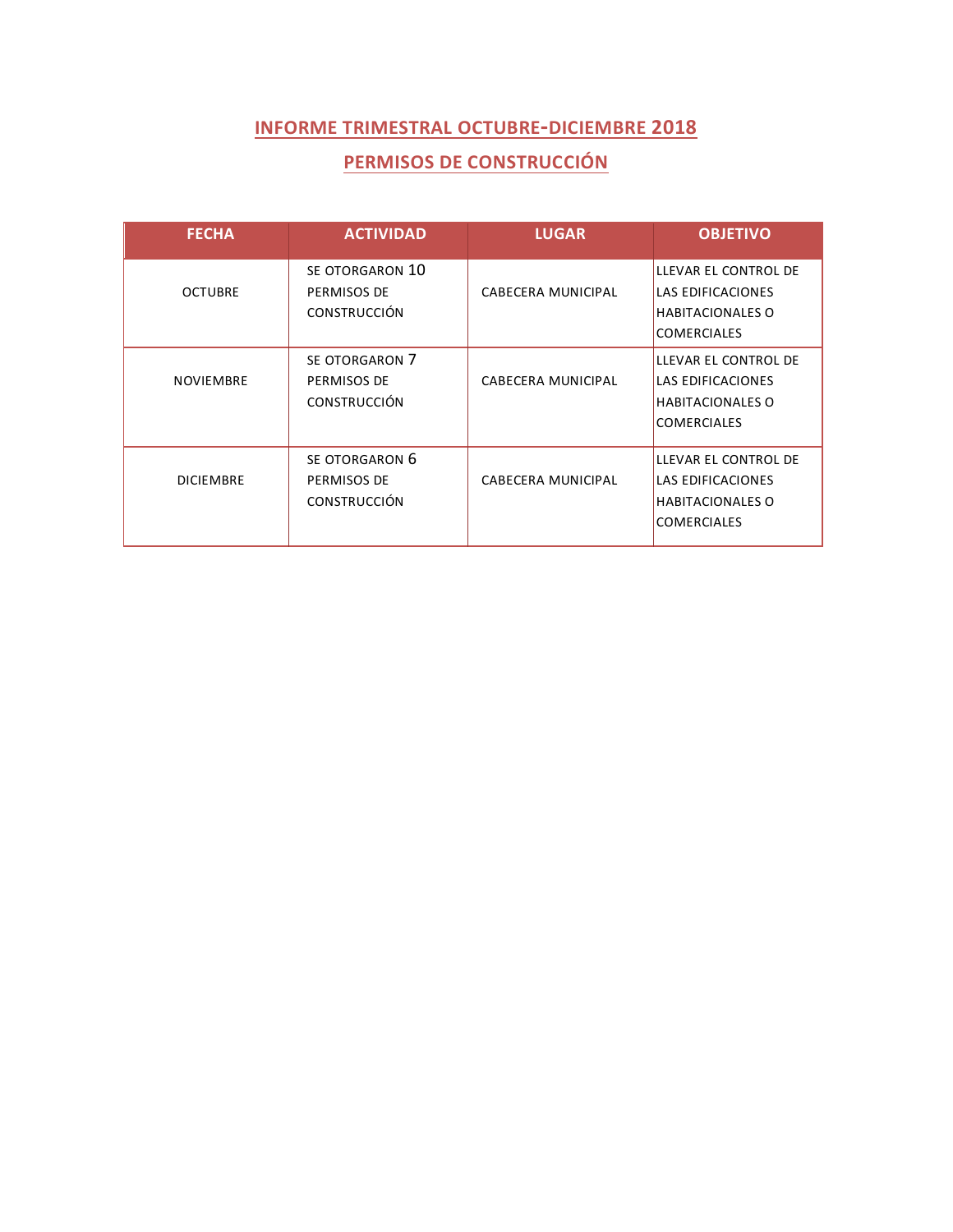## **PERMISOS DE SUBDIVISIÓN**

| <b>FECHA</b>     | <b>ACTIVIDAD</b>   | <b>LUGAR</b>         | <b>OBJETIVO</b>          |
|------------------|--------------------|----------------------|--------------------------|
|                  | SE OTORGARON 0     |                      | LLEVAR EL CONTROL DE     |
| <b>OCTUBRE</b>   | PERMISOS DE        | CABECERA MUNICIPAL Y | <b>LAS VENTAS DE</b>     |
|                  | <b>SUBDIVISIÓN</b> | <b>COMUNIDADES</b>   | <b>TERRENOS Y EL</b>     |
|                  |                    |                      | DESARROLLO URBANO        |
|                  | SE OTORGARON 7     |                      | LLEVAR EL CONTROL DE     |
| <b>NOVIEMBRE</b> | PERMISOS DE        | CABECERA MUNICIPAL Y | <b>LAS VENTAS DE</b>     |
|                  | SUBDIVISIÓN        | <b>COMUNIDADES</b>   | TERRENOS Y EL            |
|                  |                    |                      | <b>DESARROLLO URBANO</b> |
|                  | SE OTORGARON 4     |                      | LLEVAR EL CONTROL DE     |
| <b>DICIEMBRE</b> | PERMISOS DE        | CABECERA MUNICIPAL Y | LAS VENTAS DE            |
|                  | <b>SUBDIVISIÓN</b> | <b>COMUNIDADES</b>   | <b>TERRENOS Y EL</b>     |
|                  |                    |                      | DESARROLLO URBANO        |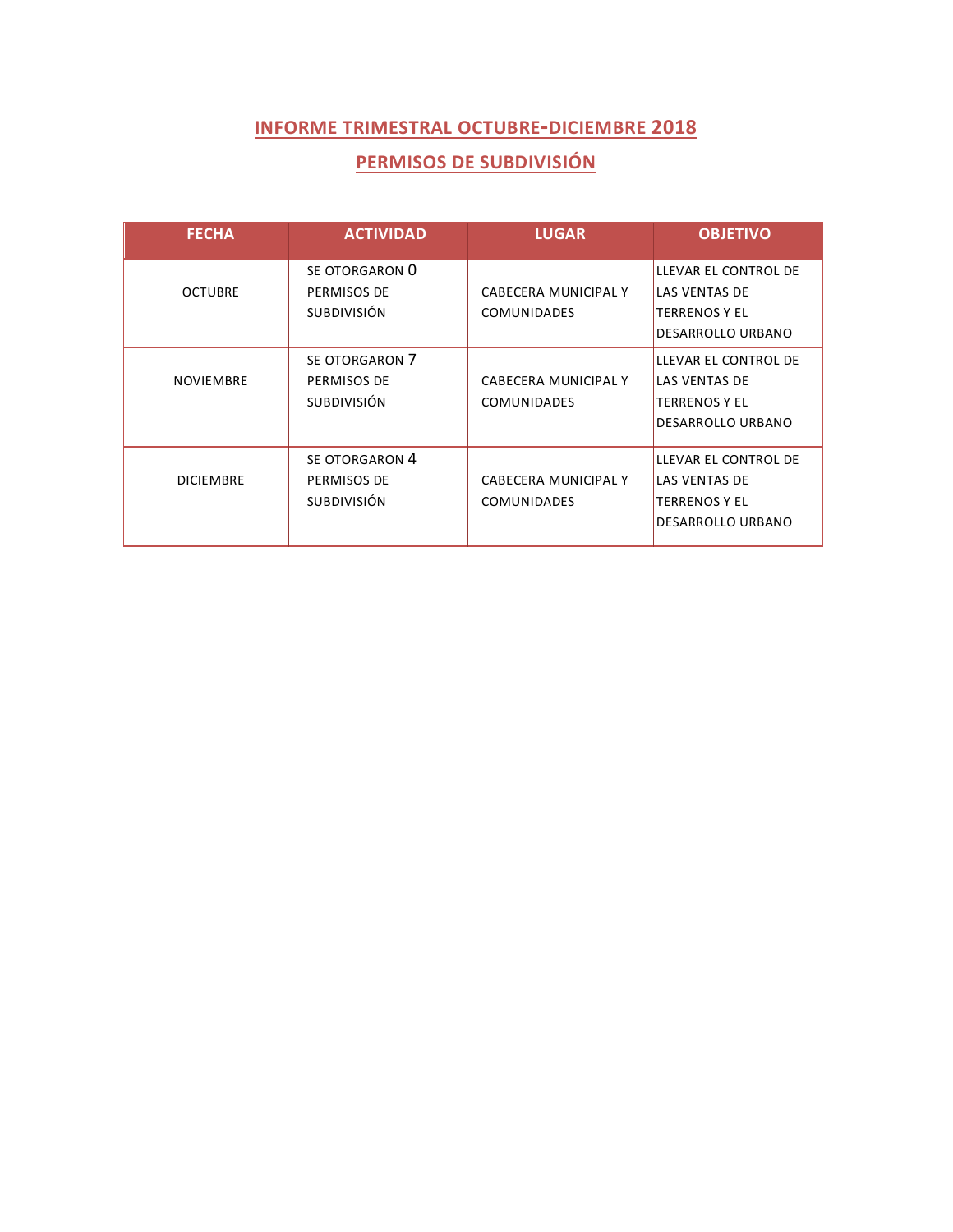### **TALA Y PODA**

| <b>FECHA</b>     | <b>ACTIVIDAD</b>                                      | <b>LUGAR</b>                                      | <b>OBJETIVO</b>                                                                       |
|------------------|-------------------------------------------------------|---------------------------------------------------|---------------------------------------------------------------------------------------|
| <b>OCTUBRE</b>   | SE OTORGARON 0<br>PERMISOS DE TALA Y/O<br><b>PODA</b> | <b>CABECERA MUNICIPAL Y</b><br><b>COMUNIDADES</b> | EVITAR DAÑOS Y<br><b>AFECTACIONES A</b><br><b>CONSTRUCCIONES</b><br><b>EXISTENTES</b> |
| <b>NOVIEMBRE</b> | SE OTORGARON 7<br>PERMISOS DE TALA Y/O<br>PODA        | CABECERA MUNICIPAL Y<br><b>COMUNIDADES</b>        | EVITAR DAÑOS Y<br><b>AFECTACIONES A</b><br><b>CONSTRUCCIONES</b><br><b>EXISTENTES</b> |
| <b>DICIEMBRE</b> | SE OTORGARON 3<br>PERMISOS DE TALA Y/O<br><b>PODA</b> | <b>CABECERA MUNICIPAL Y</b><br><b>COMUNIDADES</b> | EVITAR DAÑOS Y<br><b>AFECTACIONES A</b><br><b>CONSTRUCCIONES</b><br><b>EXISTENTES</b> |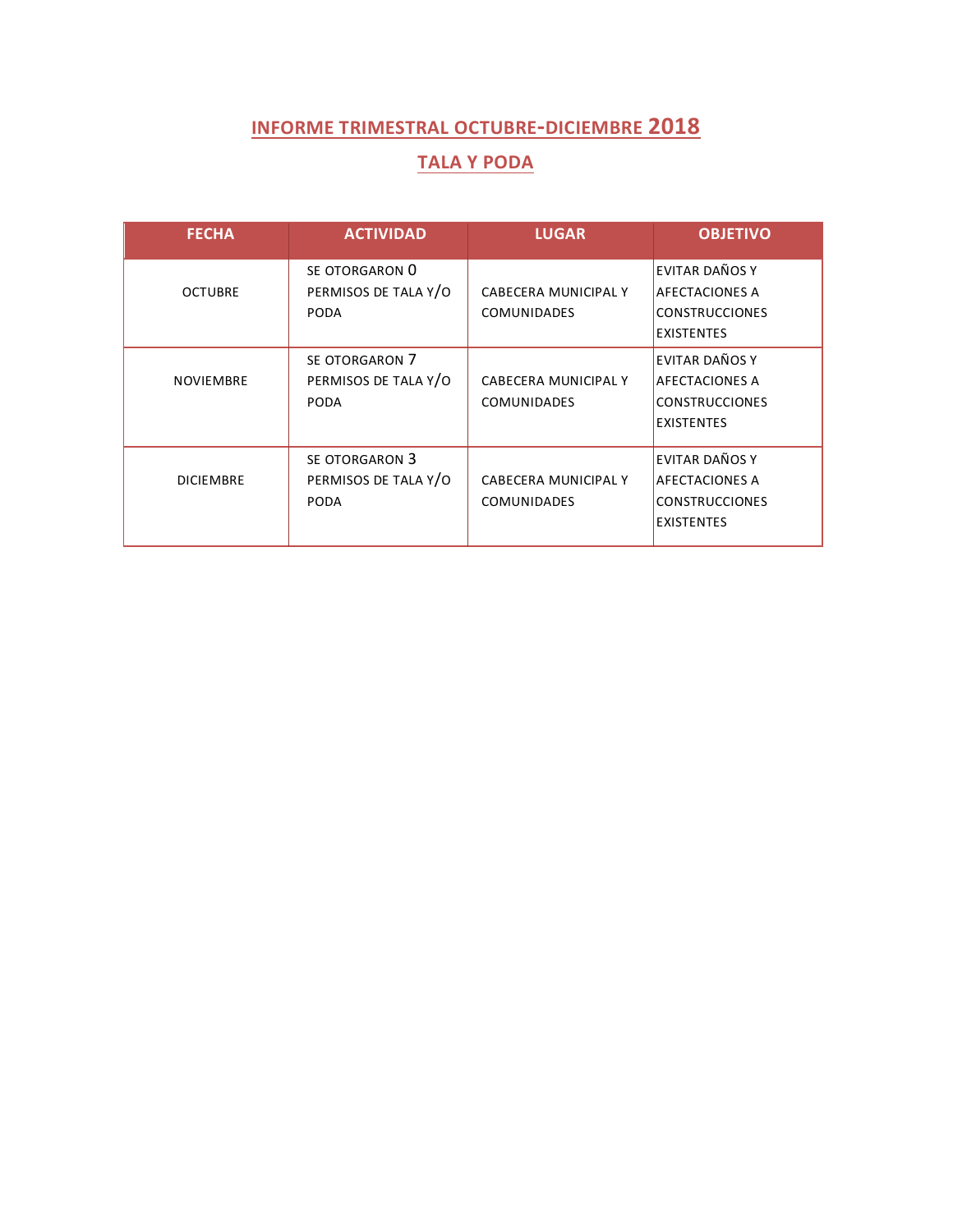### **DICTAMEN USO DE SUELO**

| <b>FECHA</b>     | <b>ACTIVIDAD</b>   | <b>LUGAR</b>       | <b>OBJETIVO</b>            |
|------------------|--------------------|--------------------|----------------------------|
|                  | NO HUBO DICTÁMENES |                    | LLEVAR EL CONTROL DE       |
| <b>OCTUBRE</b>   | DE USO DE SUELO    | CABECERA MUNICIPAL | LOS CAMBIOS QUE SE         |
|                  |                    |                    | PRETENDE DAR A CADA        |
|                  |                    |                    | <b>PREDIO</b>              |
|                  | NO HUBO DICTÁMENES |                    | LLEVAR EL CONTROL DE       |
| <b>NOVIEMBRE</b> | DE USO DE SUELO    | CABECERA MUNICIPAL | LOS CAMBIOS QUE SE         |
|                  |                    |                    | <b>PRETENDE DAR A CADA</b> |
|                  |                    |                    | <b>PREDIO</b>              |
|                  |                    |                    |                            |
|                  | NO HUBO DICTÁMENES |                    | LLEVAR EL CONTROL DE       |
| <b>DICIEMBRE</b> | DE USO DE SUELO    | CABECERA MUNICIPAL | LOS CAMBIOS QUE SE         |
|                  |                    |                    | PRETENDE DAR A CADA        |
|                  |                    |                    | <b>PREDIO</b>              |
|                  |                    |                    |                            |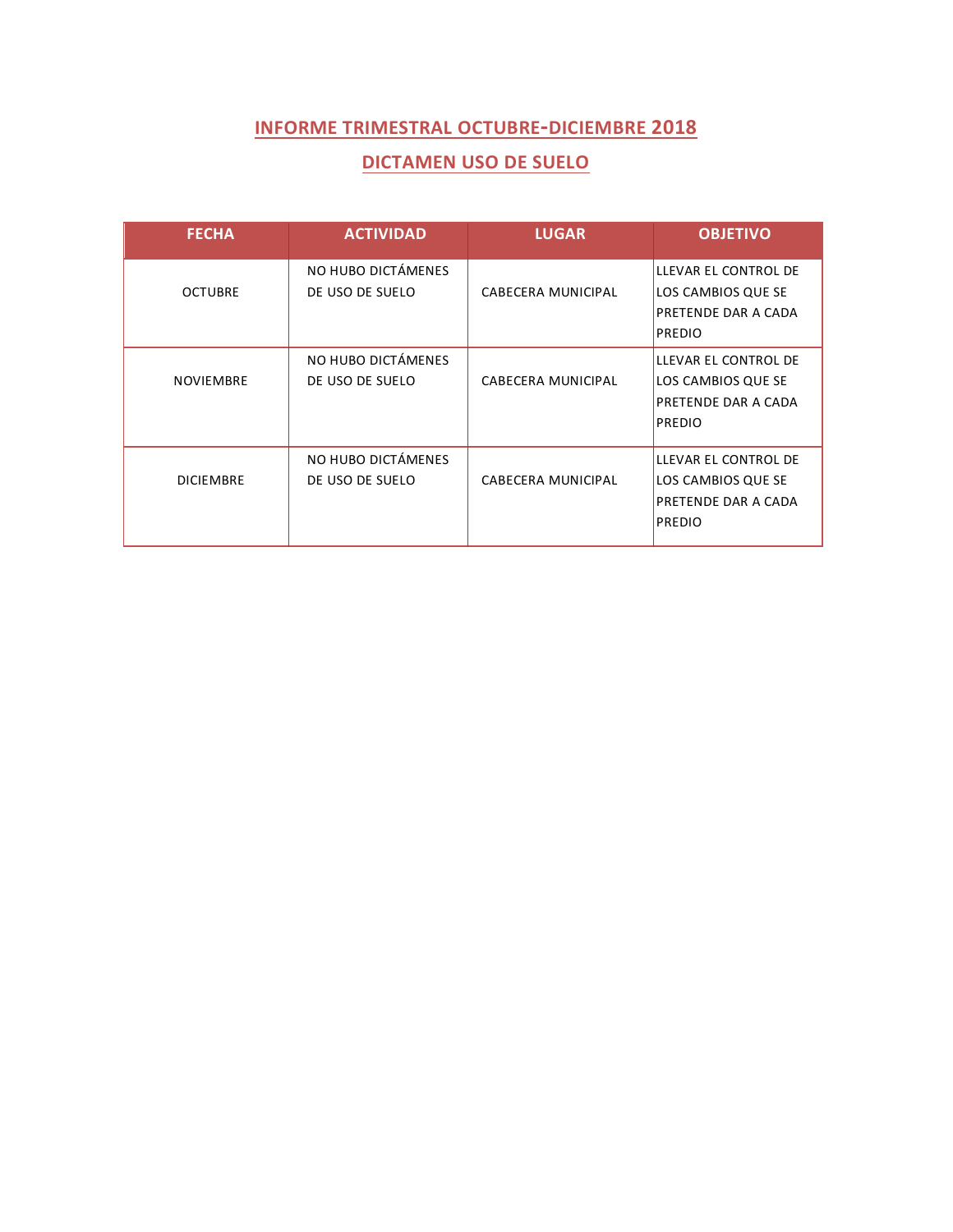# **ALINEAMIENTO Y NÚMERO OFICIAL**

| <b>FECHA</b>     | <b>ACTIVIDAD</b>       | <b>LUGAR</b>              | <b>OBJETIVO</b>        |
|------------------|------------------------|---------------------------|------------------------|
|                  | NO HUBO                |                           | LLEVAR EL CONTROL DE   |
| <b>OCTUBRE</b>   | <b>ALINEAMIENTOS Y</b> | CABECERA MUNICIPAL        | LA NOMENCLATURA Y      |
|                  | NÚMEROS OFICIALES      |                           | TENER EL DESARROLLO    |
|                  |                        |                           | DE LA CIUDAD DE UNA    |
|                  |                        |                           | <b>MANERA ORDENADA</b> |
|                  | NO HUBO                |                           | LLEVAR EL CONTROL DE   |
| <b>NOVIEMBRE</b> | <b>ALINEAMIENTOS Y</b> | <b>CABECERA MUNICIPAL</b> | LA NOMENCLATURA Y      |
|                  | NÚMEROS OFICIALES      |                           | TENER EL DESARROLLO    |
|                  |                        |                           | DE LA CIUDAD DE UNA    |
|                  |                        |                           | <b>MANERA ORDENADA</b> |
|                  | NO HUBO                |                           | LLEVAR EL CONTROL DE   |
| <b>DICIEMBRE</b> | <b>ALINEAMIENTOS Y</b> | CABECERA MUNICIPAL        | LA NOMENCLATURA Y      |
|                  | NÚMEROS OFICIALES      |                           | TENER EL DESARROLLO    |
|                  |                        |                           | DE LA CIUDAD DE UNA    |
|                  |                        |                           | <b>MANERA ORDENADA</b> |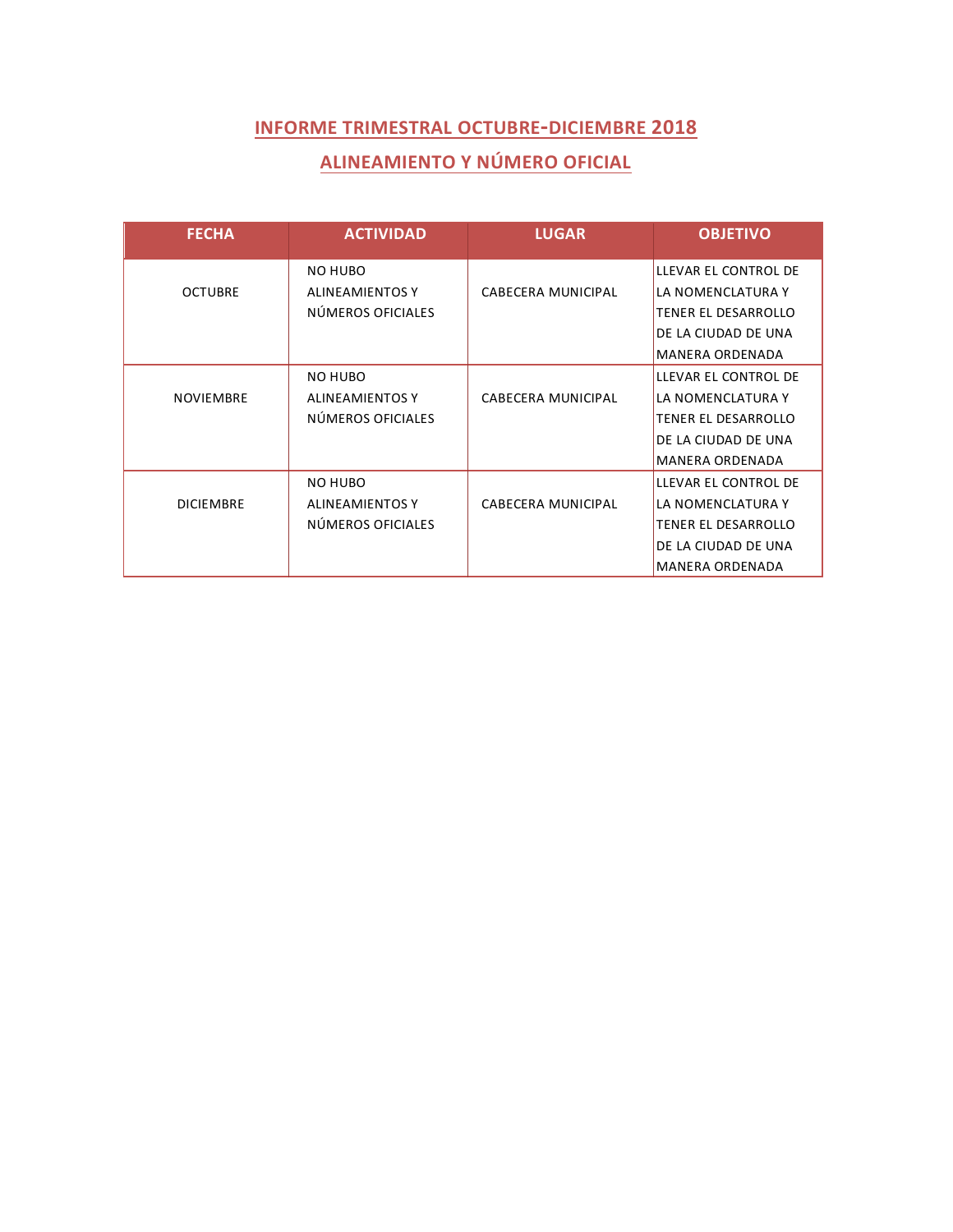# **OBRAS PÚBLICAS**

| <b>FECHA</b>     | <b>ACTIVIDAD</b>           | <b>LUGAR</b>                | <b>OBJETIVO</b>        |
|------------------|----------------------------|-----------------------------|------------------------|
|                  | REMODELACIÓN DEL           |                             | DESARROLLAR, APOYAR,   |
| <b>OCTUBRE</b>   | JARDÍN CARMONA, LÍNEA      | CABECERA MUNICIPAL, Y       | GESTIONAR, CONSTRUIR,  |
|                  | DE AGUA POT EN CALLE       | <b>COMUNIDADES</b>          | REHABILITAR Y MEJORAR  |
|                  | CONSTITUCIÓN SE APOYO      |                             | LA CALIDAD DE VIDA Y   |
|                  | CON MANO DE OBRA A         |                             | LOS SERVICIOS BÁSICOS, |
|                  | <b>DIVERSAS ESCUELAS E</b> |                             | <b>SOCIALES Y DE</b>   |
|                  | <b>INSTITUCIONES</b>       |                             | COMUNICACIÓN DE LA     |
|                  |                            |                             | POBLACIÓN EN GENERAL   |
|                  | SE REHABILITO LA LÍNEA     |                             | DESARROLLAR, APOYAR,   |
| <b>NOVIEMBRE</b> | DE AGUA EN PRIV DEL        | <b>CABECERA MUNICIPAL Y</b> | GESTIONAR, CONSTRUIR,  |
|                  | CIERVO, DRENAJE            | <b>COMUNIDADES</b>          | REHABILITAR Y MEJORAR  |
|                  | PLUVIAL EN MANUEL J.       |                             | LA CALIDAD DE VIDA Y   |
|                  | AGUIRRE,                   |                             | LOS SERVICIOS BÁSICOS, |
|                  | PAVIMENTACIÓN FELIPE       |                             | SOCIALES Y DE          |
|                  | ÁNGELES, SE APOYO CON      |                             | COMUNICACIÓN DE LA     |
|                  | MANO DE OBRA A             |                             | POBLACIÓN EN GENERAL   |
|                  | <b>DIVERSAS ESCUELAS E</b> |                             |                        |
|                  | <b>INSTITUCIONES</b>       |                             |                        |
|                  | <b>GUARNICIONES</b>        |                             | DESARROLLAR, APOYAR,   |
| <b>DICIEMBRE</b> | HUEJOTITLAN, MANO DE       | <b>CABECERA MUNICIPAL Y</b> | GESTIONAR, CONSTRUIR,  |
|                  | <b>OBRA A DIVERSAS</b>     | <b>COMUNIDADES</b>          | REHABILITAR Y MEJORAR  |
|                  | <b>ESCUELAS E</b>          |                             | LA CALIDAD DE VIDA Y   |
|                  | <b>INSTITUCIONES</b>       |                             | LOS SERVICIOS BÁSICOS, |
|                  |                            |                             | <b>SOCIALES Y DE</b>   |
|                  |                            |                             | COMUNICACIÓN DE LA     |
|                  |                            |                             | POBLACIÓN EN GENERAL   |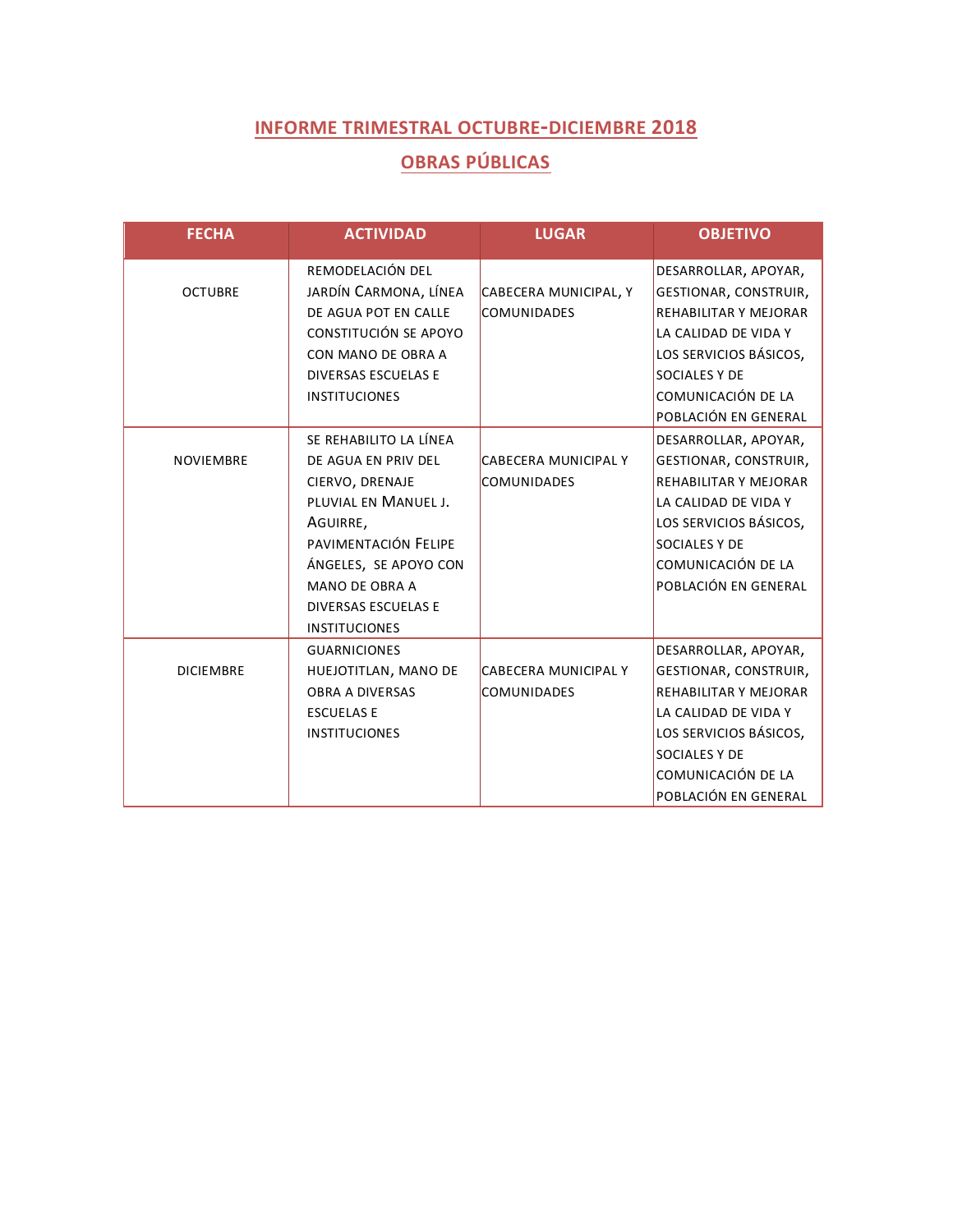#### **CAMINOS RURALES**

| <b>FECHA</b>     | <b>ACTIVIDAD</b>                                                      | <b>LUGAR</b>              | <b>OBJETIVO</b>                                                                                                                                                                  |
|------------------|-----------------------------------------------------------------------|---------------------------|----------------------------------------------------------------------------------------------------------------------------------------------------------------------------------|
| <b>OCTUBRE</b>   | SE APOYO DANDO<br><b>MANTENIMIENTO A</b><br><b>BASURERO MUNICIPAL</b> | <b>CABECERA MUNICIPAL</b> | <b>LOGRAR QUE SE</b><br><b>REDUZCAN TIEMPOS Y</b><br><b>GASTOS A LOS HABITANTES</b><br>DE LAS COMUNIDADES, AL<br><b>TRASLADAR LA</b><br>PRODUCCIÓN AGRÍCOLA Y<br><b>GANADERA</b> |
| <b>NOVIEMBRE</b> | SE APOYO DANDO<br><b>MANTENIMIENTO A</b><br><b>BASURERO MUNICIPAL</b> | CABECERA MUNICIPAL        | <b>LOGRAR QUE SE</b><br><b>REDUZCAN TIEMPOS Y</b><br><b>GASTOS A LOS HABITANTES</b><br>DE LAS COMUNIDADES, AL<br><b>TRASLADAR LA</b><br>PRODUCCIÓN AGRÍCOLA Y<br><b>GANADERA</b> |
| <b>DICIEMBRE</b> | SE APOYO DANDO<br><b>MANTENIMIENTO A</b><br><b>BASURERO MUNICIPAL</b> | <b>CABECERA MUNICIPAL</b> | <b>LOGRAR QUE SE</b><br>REDUZCAN TIEMPOS Y<br><b>GASTOS A LOS HABITANTES</b><br>DE LAS COMUNIDADES, AL<br><b>TRASLADAR LA</b><br>PRODUCCIÓN AGRÍCOLA Y<br><b>GANADERA</b>        |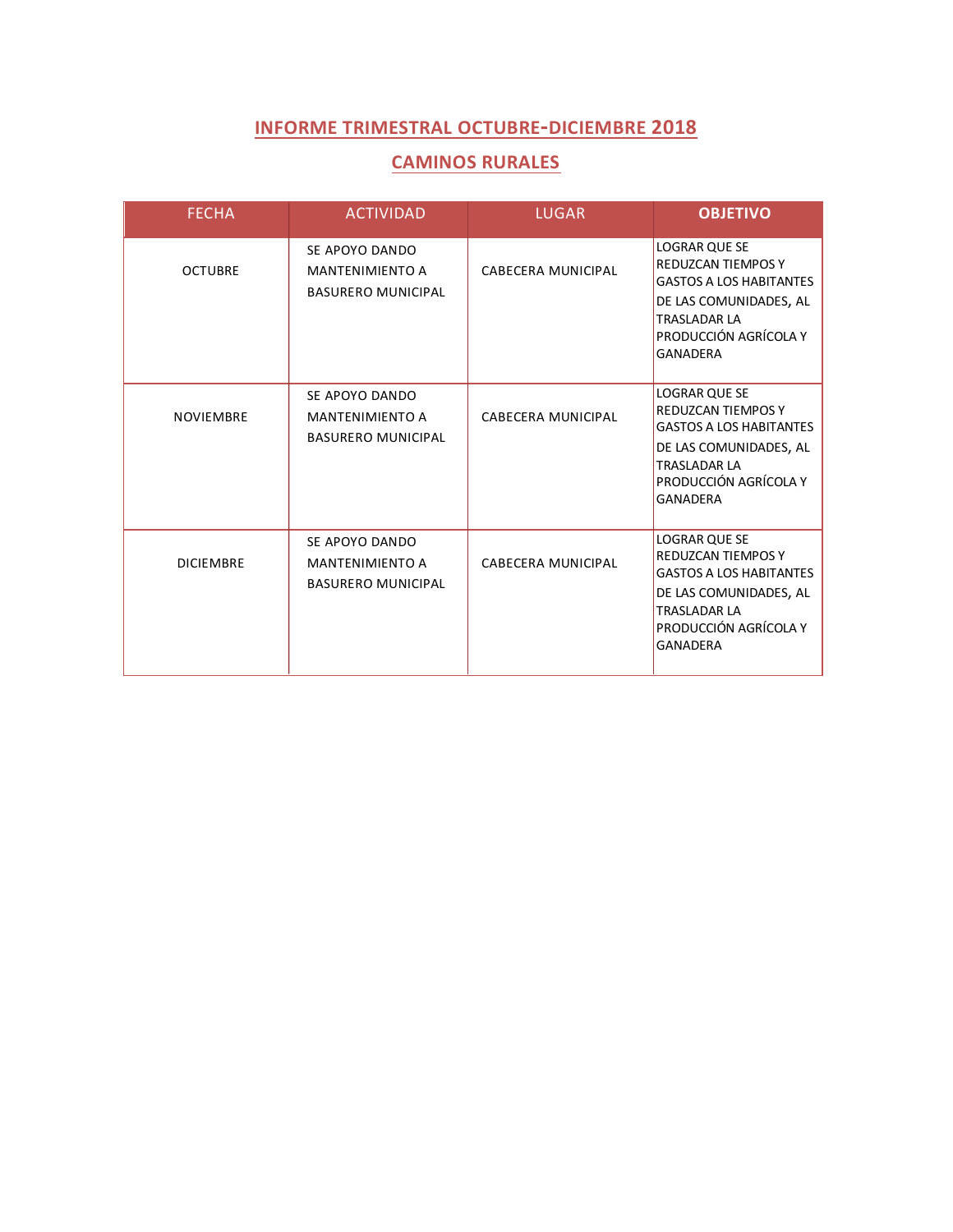# **ALUMBRADO PÚBLICO**

| <b>FECHA</b>     | <b>ACTIVIDAD</b>                                                                                                   | <b>LUGAR</b>                                      | <b>OBJETIVO</b>                                             |
|------------------|--------------------------------------------------------------------------------------------------------------------|---------------------------------------------------|-------------------------------------------------------------|
| <b>OCTUBRE</b>   | SE DIO MANTENIMIENTO<br>A 320 LUMINARIAS, SE<br><b>INSTALARON 3</b><br>LUMINARIAS NUEVAS Y 6<br><b>REFLECTORES</b> | CABECERA MUNICIPAL, Y<br><b>COMUNIDADES</b>       | <b>TENER BUENA</b><br>ILUMINACIÓN EN TODO<br>EL MUNICIPIO   |
| <b>NOVIEMBRE</b> | SE DIO MANTENIMIENTO<br>A 177 LUMINARIAS, SE<br><b>INSTALARON 9</b><br>LUMINARIAS NUEVAS                           | <b>CABECERA MUNICIPAL Y</b><br><b>COMUNIDADES</b> | <b>TENER BUENA</b><br>ILUMINACIÓN EN TODO<br>EL MUNICIPIO   |
| <b>DICIEMBRE</b> | SE DIO MANTENIMIENTO<br>A 183 LUMINARIAS, SE<br><b>INSTALARON 5</b><br><b>LUMINARIAS NUEVAS</b>                    | CABECERA MUNICIPAL Y<br><b>COMUNIDADES</b>        | <b>TENER BUENA</b><br>ILUMINACIÓN EN EL<br><b>MUNICIPIO</b> |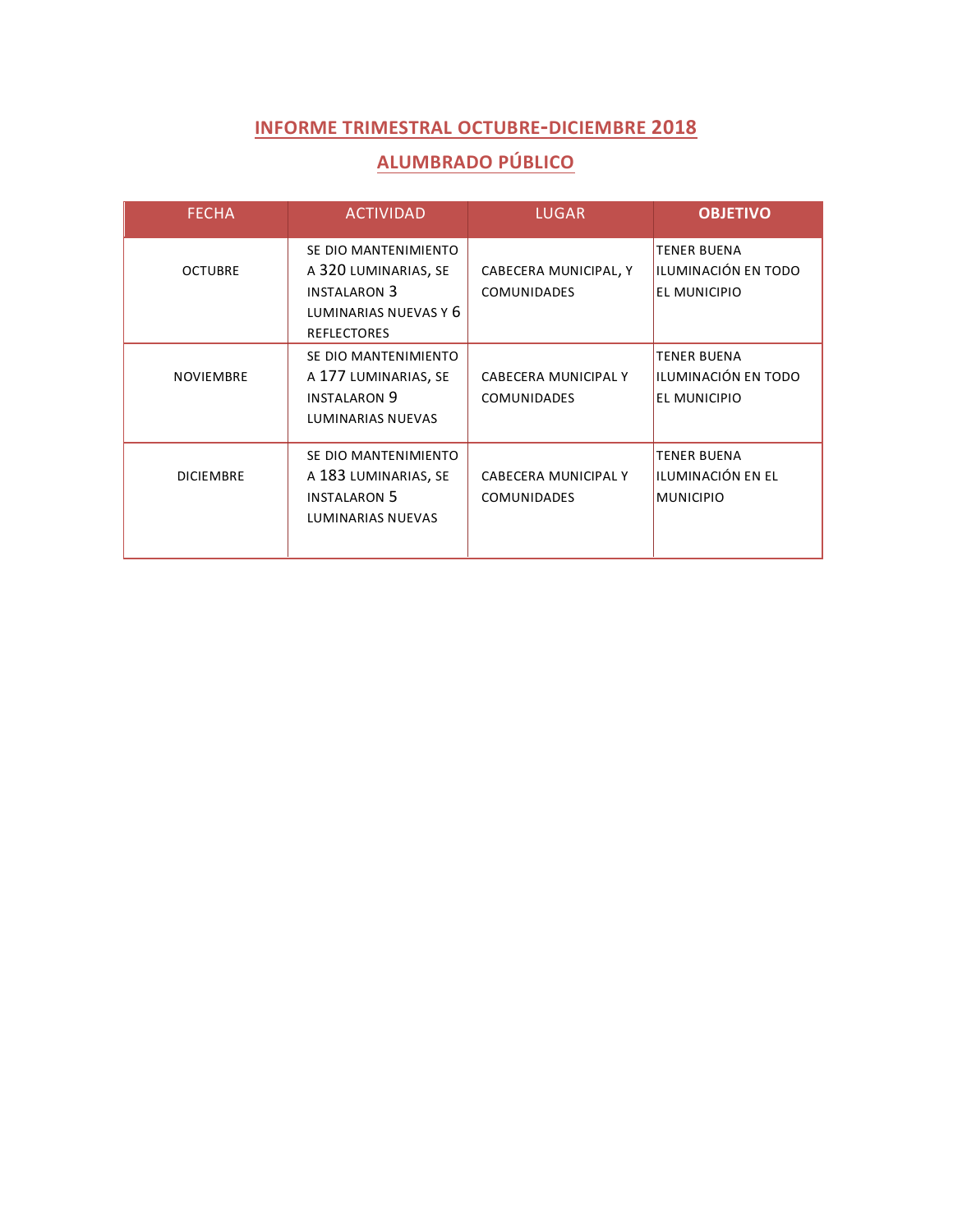## **INFORME TRIMESTRAL OCTUBRE-DICIEMBRE 2018 PARQUES Y JARDINES**

| <b>FECHA</b>     | <b>ACTIVIDAD</b>                                                                                                               | <b>LUGAR</b>                                      | <b>OBJETIVO</b>                                                                                                            |
|------------------|--------------------------------------------------------------------------------------------------------------------------------|---------------------------------------------------|----------------------------------------------------------------------------------------------------------------------------|
| <b>OCTUBRE</b>   | SE REALIZO<br><b>MANTENIMIENTO DE 11</b><br><b>ESPACIOS PÚBLICOS</b><br>(PLAZAS, PARQUES,<br>CAMELLONES,<br>JARDINERAS)        | <b>CABECERA MUNICIPAL Y</b><br><b>COMUNIDADES</b> | <b>PROPORCIONAR A LA</b><br>POBLACIÓN ESPACIOS<br><b>DIGNOS MEDIANTE LA</b><br>PODA DE CÉSPED,<br><b>PLANTAS Y ARBOLES</b> |
| <b>NOVIEMBRE</b> | <b>SE REALIZO</b><br><b>MANTENIMIENTO DE 12</b><br><b>ESPACIOS PÚBLICOS</b><br>(PLAZAS, PARQUES,<br>CAMELLONES,<br>JARDINERAS) | CABECERA MUNICIPAL Y<br><b>COMUNIDADES</b>        | <b>PROPORCIONAR A LA</b><br>POBLACIÓN ESPACIOS<br>DIGNOS MEDIANTE LA<br>PODA DE CÉSPED,<br><b>PLANTAS Y ARBOLES</b>        |
| <b>DICIEMBRE</b> | SE REALIZO<br><b>MANTENIMIENTO DE 8</b><br>ESPACIOS PÚBLICOS<br>(PLAZAS, PARQUES,<br>CAMELLONES,<br>JARDINERAS)                | CABECERA MUNICIPAL Y<br><b>COMUNIDADES</b>        | <b>PROPORCIONAR A LA</b><br>POBLACIÓN ESPACIOS<br>DIGNOS MEDIANTE LA<br>PODA DE CÉSPED,<br>PLANTAS Y ARBOLES               |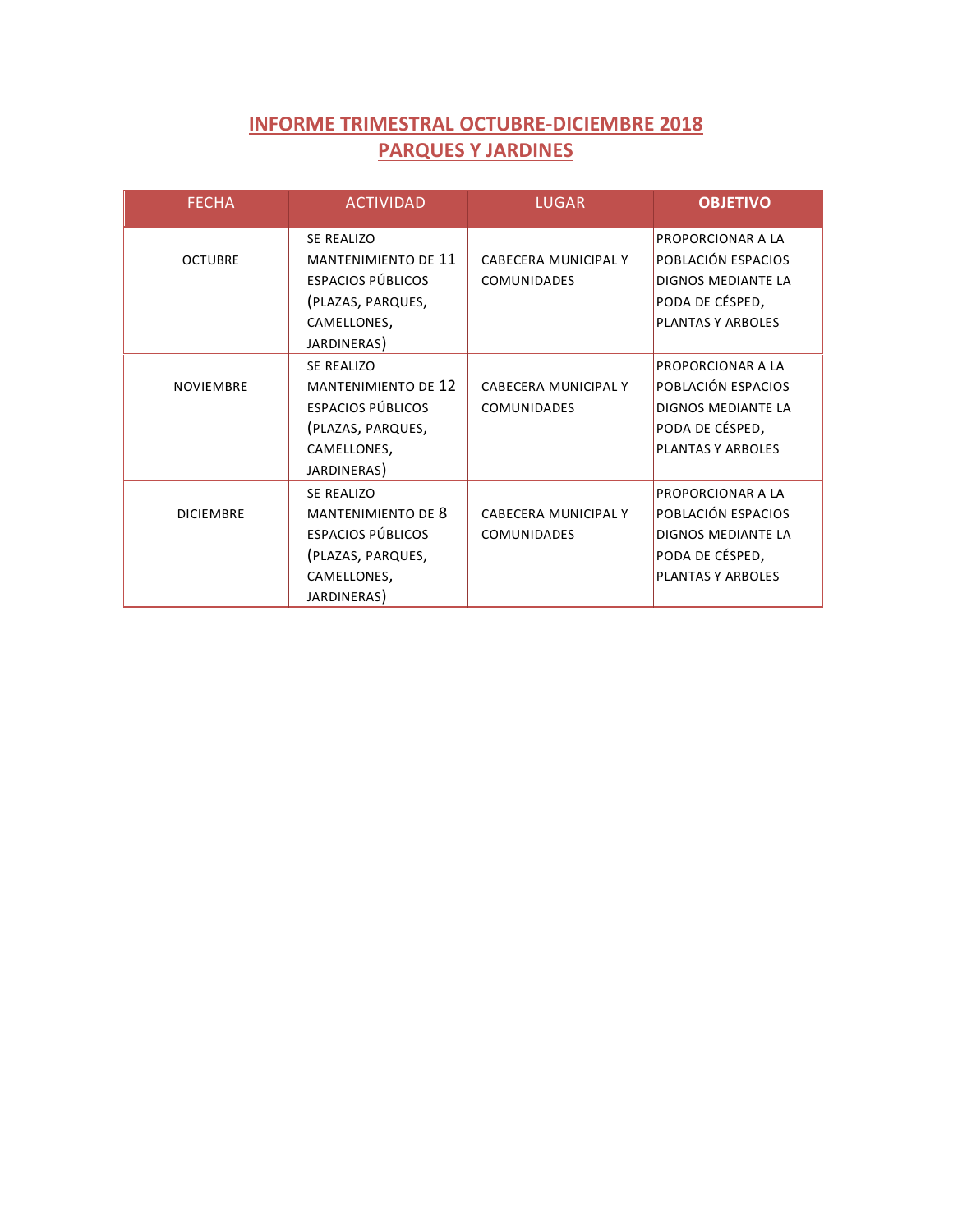#### **RASTRO MUNICIPAL**

| <b>FECHA</b>     | <b>ACTIVIDAD</b>                                                 | <b>LUGAR</b>       | <b>OBJETIVO</b>                                                                                                                                                                                              |
|------------------|------------------------------------------------------------------|--------------------|--------------------------------------------------------------------------------------------------------------------------------------------------------------------------------------------------------------|
| <b>OCTUBRE</b>   | SE SACRIFICARON 68<br><b>ANIMALES BOVINOS Y</b><br>1284 PORCINOS | CABECERA MUNICIPAL | <b>PROPORCIONAR</b><br><b>INSTALACIONES</b><br>ADECUADAS PARA EL<br>SACRIFICIO DE ANIMALES<br><b>MEDIANTE LOS</b><br>PROCEDIMIENTOS MÁS<br><b>CONVENIENTES PARA EL</b><br>CONSUMO DE LA<br>POBLACIÓN.        |
| <b>NOVIEMBRE</b> | SE SACRIFICARON 69<br>ANIMALES BOVINOS Y<br>1304 PORCINOS        | CABECERA MUNICIPAL | <b>PROPORCIONAR</b><br><b>INSTALACIONES</b><br>ADECUADAS PARA EL<br>SACRIFICIO DE ANIMALES<br><b>MEDIANTE LOS</b><br>PROCEDIMIENTOS MÁS<br><b>CONVENIENTES PARA EL</b><br>CONSUMO DE LA<br>POBLACIÓN.        |
| <b>DICIEMBRE</b> | SE SACRIFICARON 81<br><b>ANIMALES BOVINOS Y</b><br>1487 PORCINOS | CABECERA MUNICIPAL | <b>PROPORCIONAR</b><br><b>INSTALACIONES</b><br><b>ADECUADAS PARA EL</b><br>SACRIFICIO DE ANIMALES<br><b>MEDIANTE LOS</b><br>PROCEDIMIENTOS MÁS<br><b>CONVENIENTES PARA EL</b><br>CONSUMO DE LA<br>POBLACIÓN. |